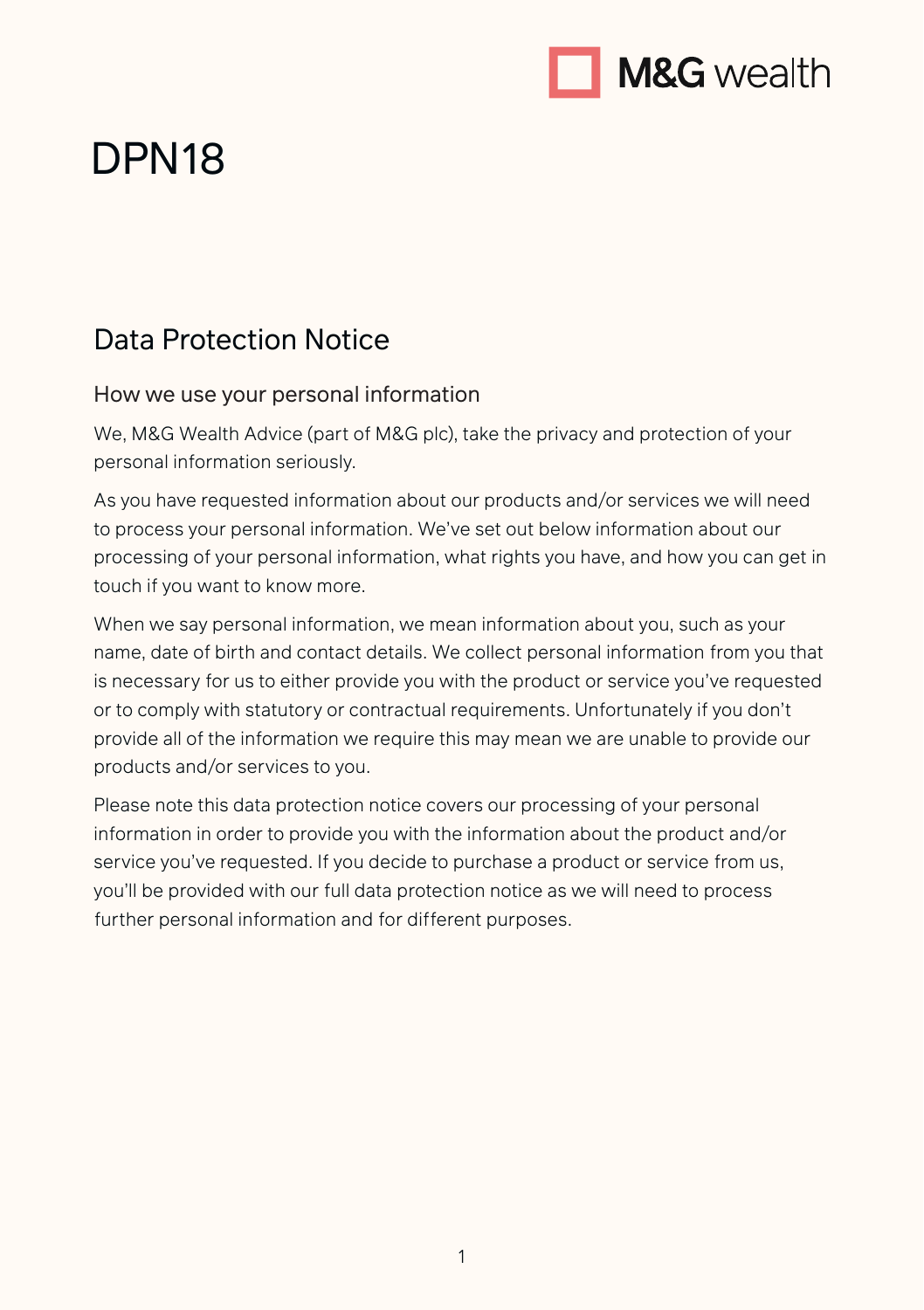# Part A

## How we use your personal information and why

We, M&G plc and our Business Partners, will use the personal information you provide to us, together with other information, for the following purposes:

- to provide you with the information you've requested
- the administration of our products and/or services, including to enable us to perform our obligations to you and to provide any relevant services as discussed with you prior to any purchase of a product or service
- complying with any regulatory or other legal requirements
- to send you any direct marketing communications you opt in to
- keeping your information on record and carrying out other internal business administration

Some of the purposes above are necessary to allow us to perform our contractual obligations to you and to enable us to comply with applicable laws and regulation. We may also rely on legitimate interests or other legal bases in using and sharing your personal information for the purposes described above to improve our products and/or services. This allows us to explore ways to develop our business and to gain insights into how our products and/or services are used. To the extent that we need your consent to use your personal information for the purposes described above, you explicitly provide your consent by ticking the relevant boxes/submitting an online form/signing this form as appropriate.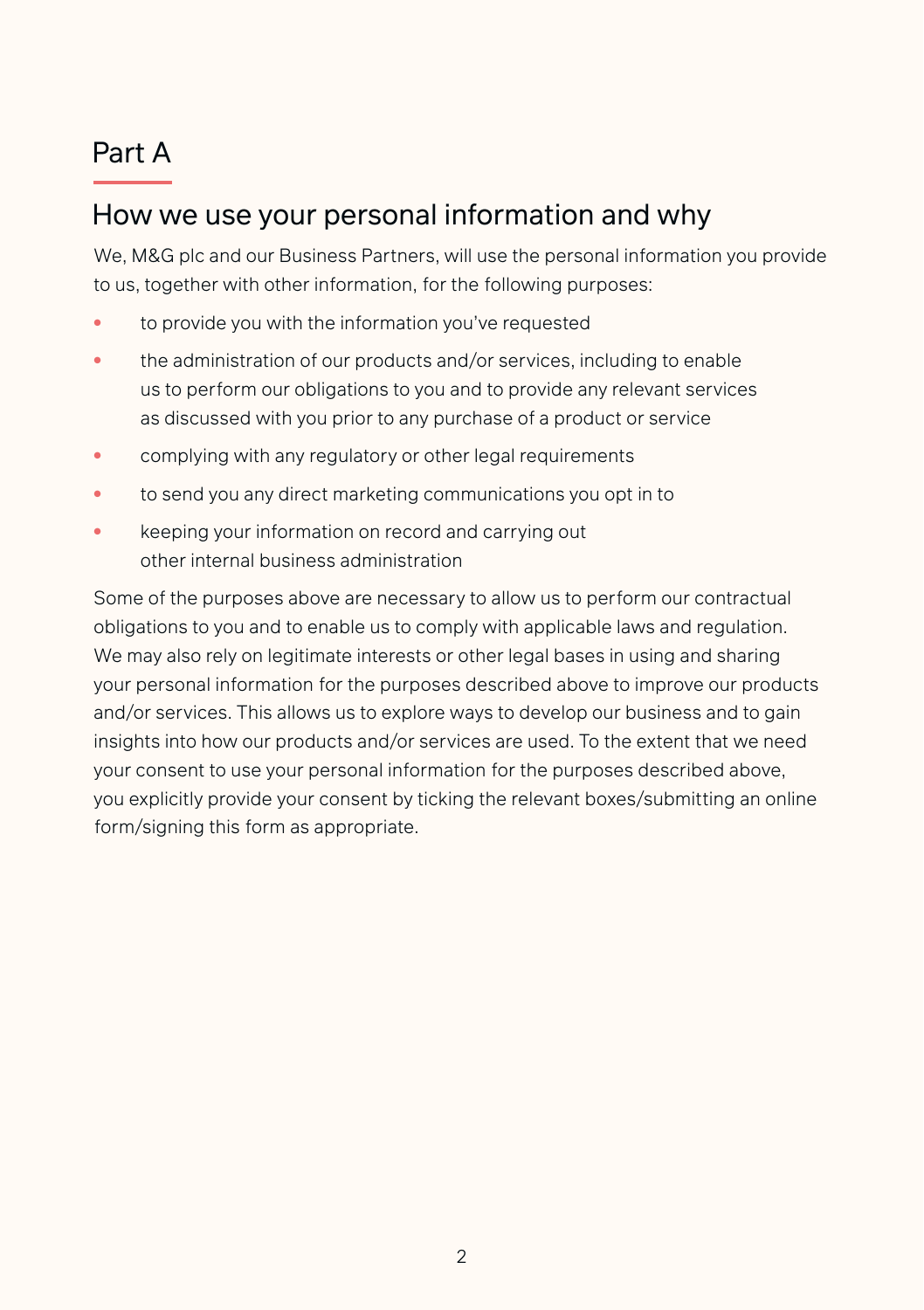#### Who we share your personal information with and why

We may share your personal information within M&G plc and with our Business Partners, for any of the purposes set out in Part A. If appropriate, we may also pass on your personal information to any legal, regulatory or government bodies.

As we, M&G plc, and some of our Business Partners are global companies, we might need to send your personal information to countries that have different data protection laws to the UK or the European Economic Area. These transfers will only be to countries in respect of which the European Commission and, where applicable, the UK Government has issued a data protection 'adequacy' decision, or to other countries, such as India or the United States of America, but only where appropriate safeguards have been put in place first. In more limited circumstances, we may also need to rely on a derogation under applicable privacy laws.

If you want to know more about these safeguards – like our use of the European Commission's or UK's Model Clauses which govern the transfer of information outside of the European Economic Area and UK respectively – further information is available on request.

#### We keep your personal information for a set amount of time

Your personal information will be stored either for as long as you require information about our product and/or services or have signed up to receive direct marketing communications from us, or longer if required by law or as is otherwise necessary. It'll always be in line with our data retention policy.

# Part B

## Use of your sensitive personal information

Depending on the product and/or service you have asked for, we may need to process your sensitive personal information, such as information relating to health, genetics, biometric identifiers and sexual orientation. To the extent that we need your explicit consent to process this kind of personal information in the manner described in Part A you explicitly provide your consent by ticking the relevant boxes/submitting an online form/signing this form as appropriate.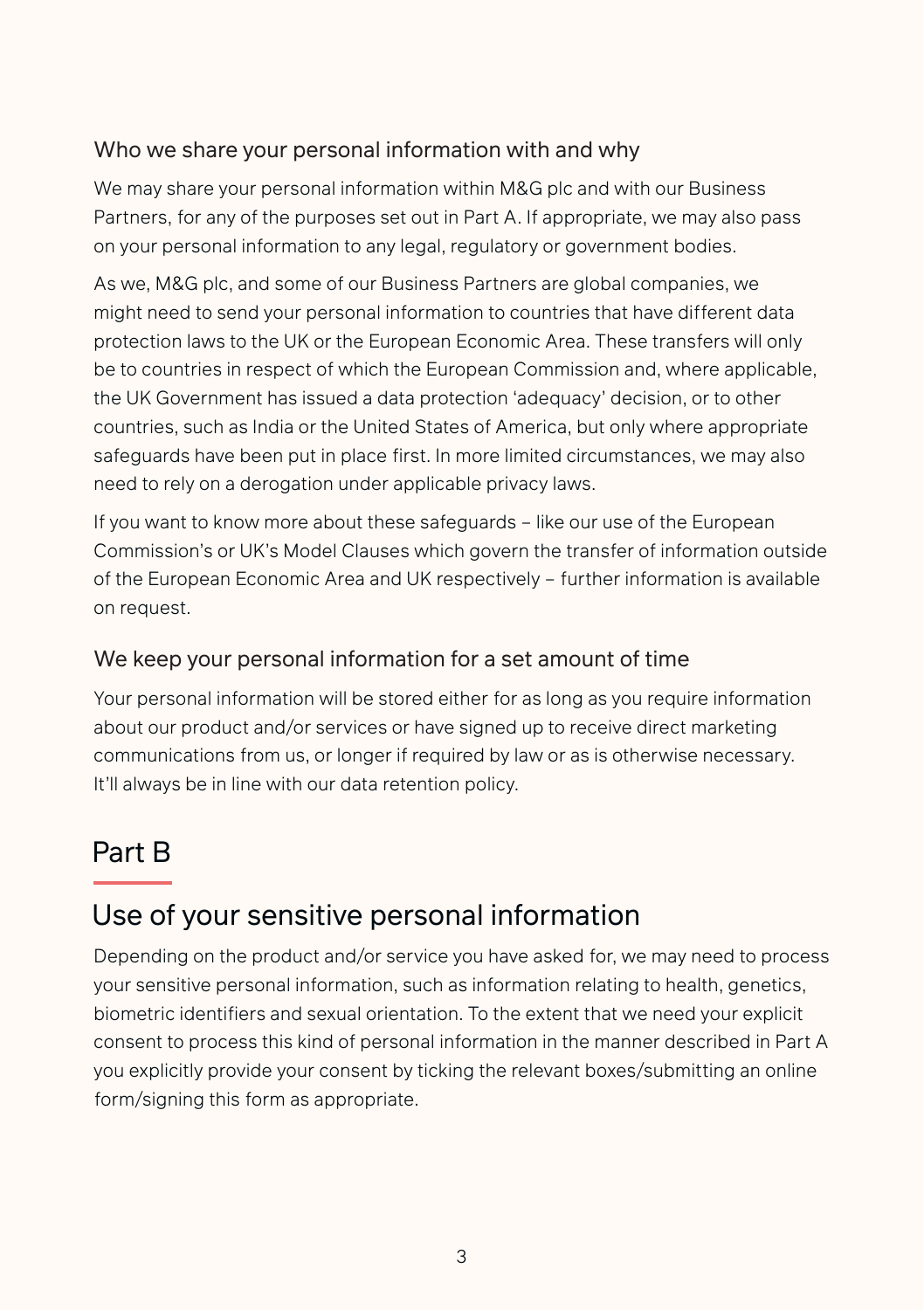# Part C

# You're in control

When it comes to how we use your personal information, you've got the right to:

- request a copy of your personal information for free (we may charge you for this if the request is manifestly unfounded or excessive)
- **•** in certain circumstances request that we move your personal information to another organisation if you want us to
- request that we correct anything that's wrong, or complete any incomplete personal information
- ask us to delete your personal information if it is no longer needed for the purposes set out in Part A or if there is no other legal basis for the processing
- limit how we use your personal information or withdraw your consent you have given for the processing of your personal information
- object to us using your personal information for direct marketing or other processing based on legitimate interests
- complain to a data protection authority or another independent regulator about how we're using it.

If you want to do any of these things, or would like an explanation as regards these rights, we've explained how you can get in touch in the Contact Us section.

We have appointed a Data Protection Officer who can be reached at the address shown in the Contact Us section of this document.

We may monitor or record calls or any other communication we have with you. This might be for training, for security, or to help us check for quality.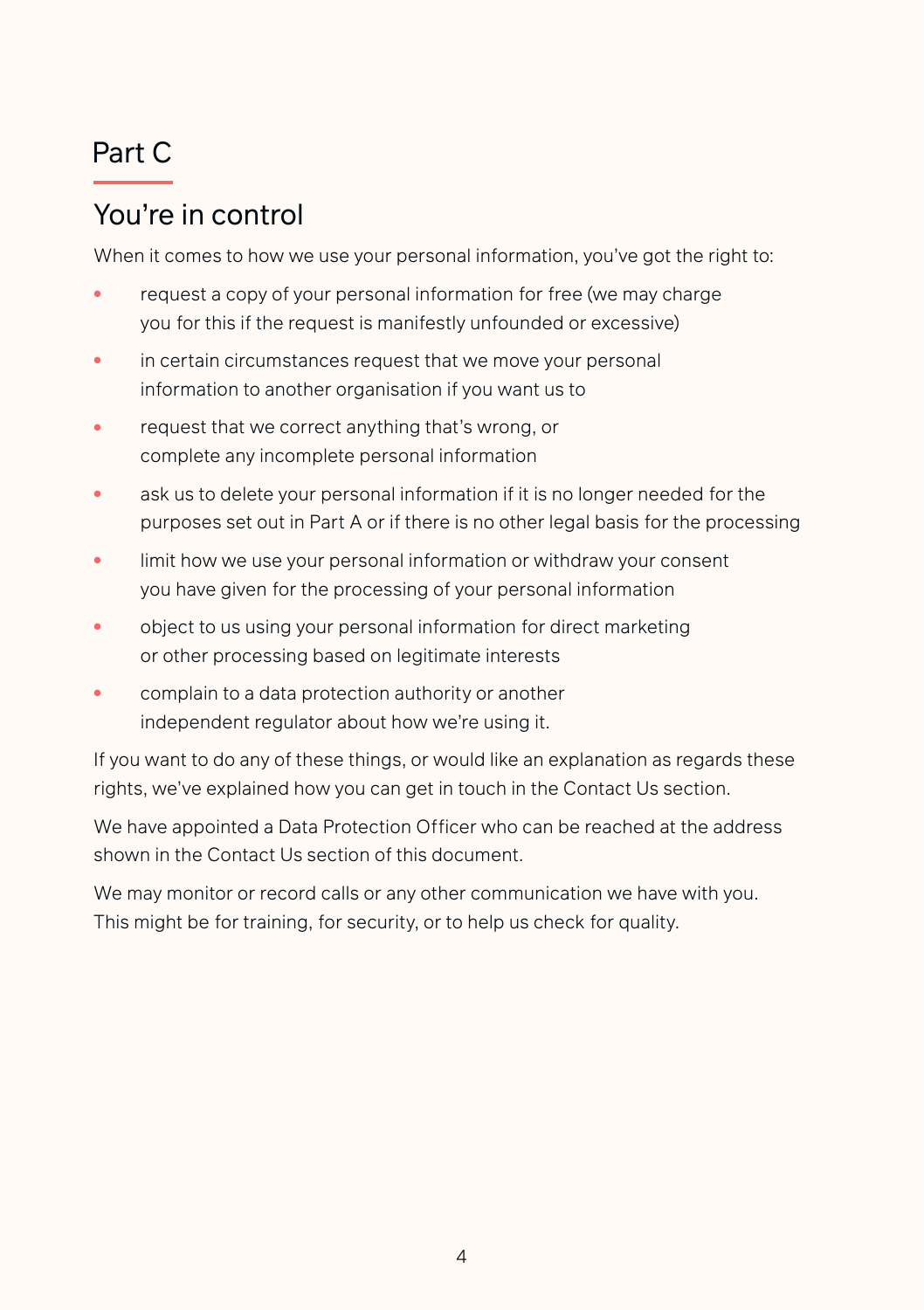# Part D

# Acting on someone else's behalf?

If you give us personal information about another person (or persons), we'll take that to mean they have appointed and authorised you to act on their behalf. This includes providing consent to:

- our processing of their personal information and sensitive personal information (as we've explained in Parts A and B above)
- you getting any information protection notices on their behalf.

If for any reason you are concerned as to whether you are permitted to provide us with the other person's information, please contact us on the phone number below before sending us anything.

## Part E

#### Direct Marketing

If you've decided to opt into receiving direct marketing communications from us by ticking the relevant boxes/submitting an online form/signing this form as appropriate we, M&G plc and our Marketing Partners will continue to send these to you by the method you have chosen (electronic and/or non-electronic means including post) unless you change your mind. If you decide to opt out it's easy to let us know as you can either unsubscribe from any emails we send you or write to the address shown in the Contact Us section.

# Contact Us

If you want to exercise your rights in Part C or if you require any other information about any other part of this notice, you can contact us in a number of different ways.

Write to us at: The Data Protection Officer Customer Service Centre Lancing BN15 8GB Call us on: 0800 000 000

or visit: www.mandg.com/wealth